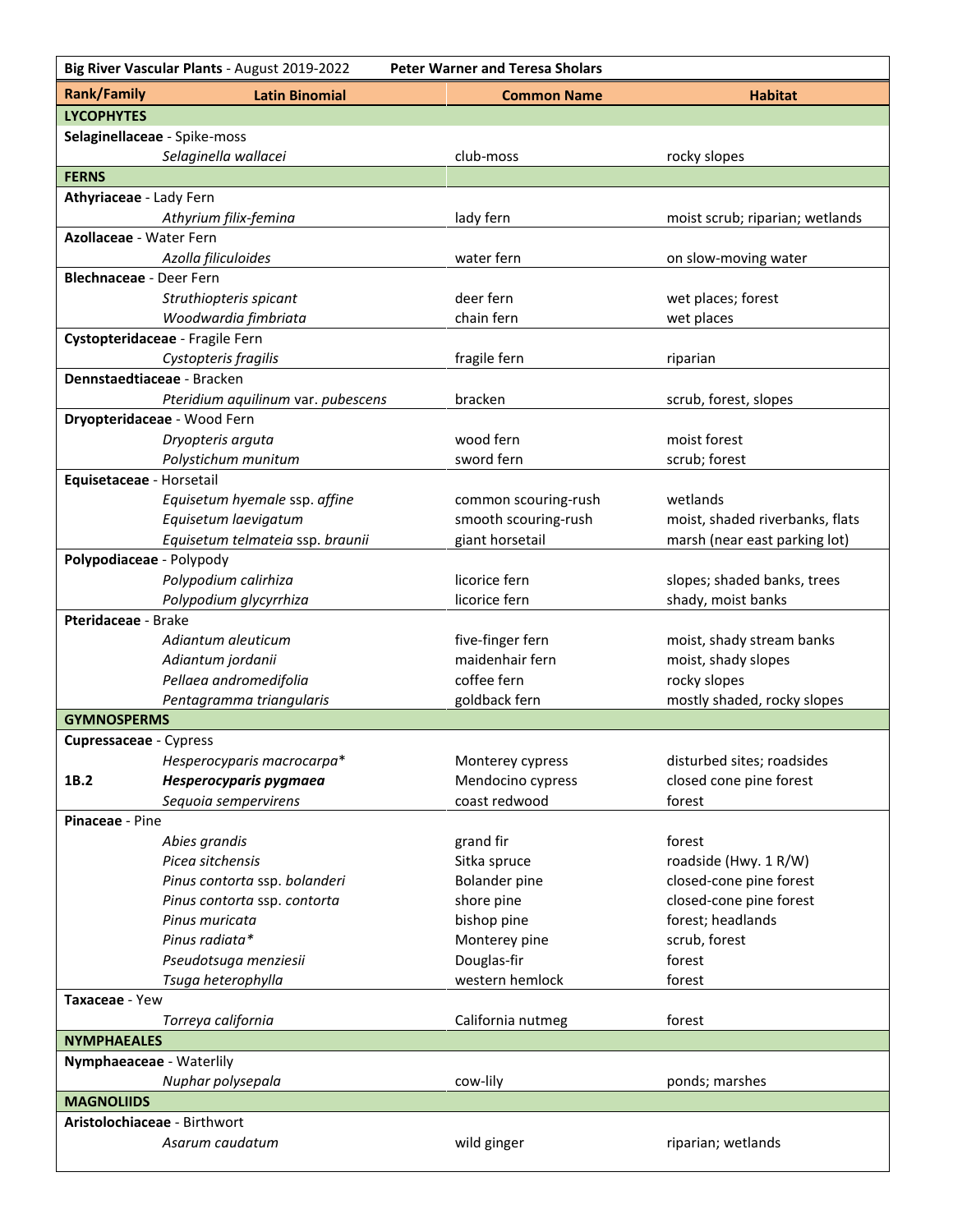| Lauraceae - Laurel                           |                            |                                          |
|----------------------------------------------|----------------------------|------------------------------------------|
| Umbellularia californica                     | California bay             | forest; riparian                         |
| <b>EUDICOTS</b>                              |                            |                                          |
| Adoxaceae - Muskroot                         |                            |                                          |
| Sambucus racemosa var. racemosa              | red elderberry             | scrub; riparian                          |
| Aizoaceae - Fig-marigold                     |                            |                                          |
| Carpobrotus chilensis*                       | sea-fig; iceplant          | back-beach                               |
| Anarcardiaceae - Sumac                       |                            |                                          |
| Toxicodendron diversilobum                   | poison-oak                 | scrub; forest                            |
| Apiaceae (aka Umbelliferae) - Carrot/Parsley |                            |                                          |
| Angelica hendersonii                         | Henderson angelica         | scrub; slopes                            |
| 4.2<br>Angelica lucida                       | sea-watch                  | salt marsh                               |
| Anthriscus caucalis*                         | bur chervil                | scrub; disturbed sites                   |
| Conioselinum pacificum                       | Pacific hemlock-parsley    | estuary marsh                            |
| Conium maculatum*                            | poison hemlock             | disturbed, moist sites                   |
| Daucus carota*                               | Queen Anne's-lace          | disturbed sites                          |
| Daucus pusillus                              | rattlesnake weed           | rocky open slopes                        |
| Foeniculum vulgare*                          | fennel                     | disturbed sites                          |
| Heracleum maximum                            | cow parsnip                | scrub; moist sites                       |
| Ligusticum apiifolium                        | celery-leaved lovage       | openings in forest                       |
| Oenanthe sarmentosa                          | water parsley              | marshes                                  |
| Osmorhiza berteroi                           | sweet cicely               | woodland; forest                         |
| Sanicula crassicaulis                        | Pacific snakeroot          | forest; woodland                         |
| Scandix pecten-veneris*                      | Venus' needle              | disturbed sites                          |
| Torilis arvensis*                            | tall sock-destroyer        | disturbed sites; forest                  |
| Apocynaceae - Dogbane                        |                            |                                          |
| Vinca major*                                 | periwinkle                 | riparian; disturbed sites                |
| Aquifoliaceae - Holly                        |                            |                                          |
| llex aquifolium*                             | English holly              | shaded, moist sites                      |
| Araliaceae - Ginseng                         |                            |                                          |
|                                              | elk clover                 |                                          |
| Aralia californica<br>Hedera helix*          |                            | riparian; seeps                          |
|                                              | English ivy                | riparian; forest                         |
| Hydrocotyle ranunculoides                    | hydrocotyle                | laguna                                   |
| Asteraceae (aka Compositae) - Sunflower      |                            |                                          |
| Achillea millefolium                         | yarrow                     | grassland                                |
| Adenocaulon bicolor                          | trail finder               | shady forests                            |
| Agoseris grandiflora                         | California dandelion       | openings in forest                       |
| Ambrosia chamissonis                         | beach bur                  | coastal strand                           |
| Anaphalis margaritacea                       | pearly everlasting         | scrub                                    |
| Anisocarpus madioides                        | woodland madia             | forest slopes, banks                     |
| Arnica discoidea                             | rayless arnica             | pygmy forest                             |
| Artemisia douglasiana                        | western mugwort            | wetlands                                 |
| Baccharis glutinosa                          | marsh baccharis            | marsh; springs; seeps                    |
| <b>Baccharis pilularis</b>                   | coyote brush               | scrub                                    |
| Bellis perennis*                             | lawn daisy                 | moist disturbed sites                    |
| <b>Bidens cernua</b>                         | nodding bur-marigold       | <b>BR</b> laguna                         |
| <b>Bidens frondosa</b>                       | sticktight                 | moist disturbed sites                    |
| Carduus pycnocephalus*                       | Italian thistle            | disturbed sites                          |
| Centaurea melitensis*                        | Napa starthistle; tocalote | disturbed sites                          |
| Cirsium arvense*                             | Canada thistle             | estuarine marsh                          |
| Cirsium brevistylum                          | Indian thistle             | disturbed sites; forest edges            |
| Cirsium vulgare*                             | bull thistle               | disturbed sites; wetlands                |
| Cotula coronopifolia*                        | brass buttons              | moist disturbed sites                    |
| Crepis capillaris*                           | hawskbeard                 | disturbed sites; roadsides               |
| Erigeron canadensis                          | horseweed                  | disturbed sites                          |
| Erigeron sumatrensis (Erigeron floribundus)* | tropical horseweed         | Erigeron floribunda not in Jepson eFlora |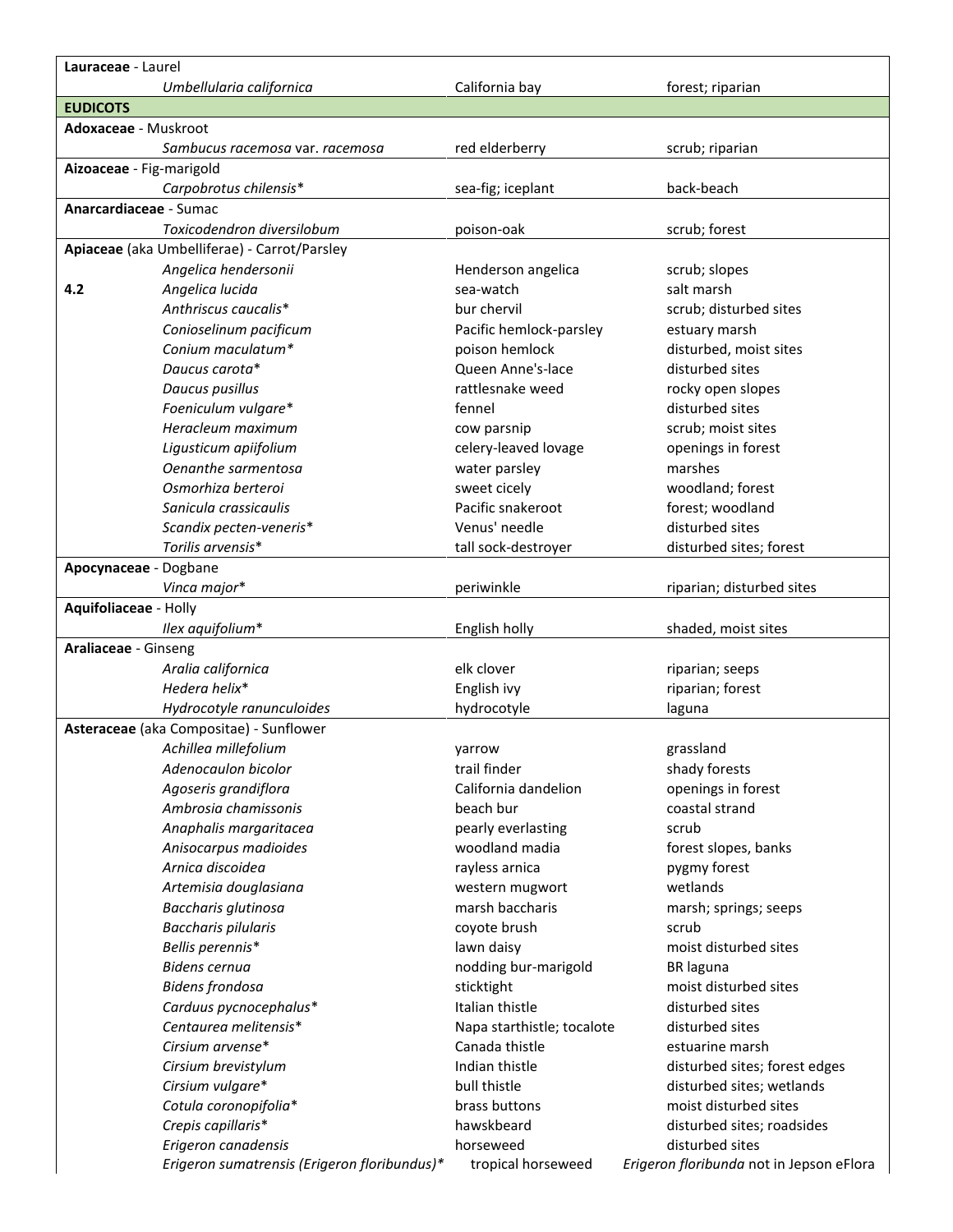|                    | Erigeron karvinskianus*<br>Erigeron foliosus var. mendocinus | Mexican daisy<br>fleabane  | disturbed sites<br>rocky open slopes                   |
|--------------------|--------------------------------------------------------------|----------------------------|--------------------------------------------------------|
|                    | Eriophyllum lanatum                                          | woolly sunflower           | rocky open slopes                                      |
|                    | Euchiton gymnocephalus*                                      | cudweed                    |                                                        |
|                    | Gamochaeta ustulata                                          | purple cudweed             | openings in forest; disturbed sites<br>disturbed sites |
|                    |                                                              |                            |                                                        |
|                    | Glebionis segetum*                                           | corn chrysanthemum         | disturbed soil (quarry area)                           |
|                    | Grindelia stricta var. platyphylla                           | gum plant                  | back beach                                             |
|                    | Grindelia stricta var. stricta                               | gum plant                  | estuarine marsh                                        |
|                    | Helenium puberulum                                           | sneezeweed                 | moist forest openings                                  |
|                    | Heterotheca sessiliflora ssp. bolanderi                      | goldenaster                | back beach                                             |
|                    | Hieracium albiflorum                                         | white-flowered hawkweed    | forest slopes                                          |
|                    | Hypochaeris glabra*                                          | smooth cat's-ear           | back beach                                             |
|                    | Hypochaeris radicata*                                        | rough cat's-ear            | disturbed sites; back beach                            |
|                    | Jaumea carnosa                                               | jaumea                     | estuarine marsh                                        |
|                    | Lactuca saligna*                                             | wild lettuce               | disturbed sites                                        |
|                    | Lactuca serriola*                                            | prickly lettuce            | disturbed sites                                        |
|                    | Lactuca virosa*                                              | wild lettuce               | disturbed sites                                        |
|                    | Lapsana communis*                                            | nipplewort                 | shady sites                                            |
|                    | Leontodon saxatilis*                                         | false dandelion            | disturbed sites                                        |
|                    | Leucanthemum vulgare*                                        | ox-eye daisy               | disturbed sites; forest; wetlands                      |
|                    | Logfia gallica*                                              | daggerleaf cottonrose      | disturbed sites                                        |
|                    | Madia exigua                                                 | thread-stem madia          | disturbed sites; open gravelly areas                   |
|                    | Madia gracilis                                               | slender tarplant           | disturbed sites; open gravelly areas                   |
|                    | Madia sativa                                                 | coast tarplant             | disturbed sites                                        |
|                    | Matricaria discoidea*                                        | pineapple weed             | disturbed, compacted soil                              |
| 2B.2               | Packera bolanderi var. bolanderi                             | <b>Bolander butterweed</b> | moist, rocky slopes                                    |
|                    | Petasites frigidus var. palmatus                             | western colt's-foot        | moist forest                                           |
|                    | Pseudognaphalium luteoalbum*                                 | cudweed                    | disturbed sites                                        |
|                    | Pseudognaphalium stramineum                                  | coast cudweed              | back beach                                             |
|                    | Psilocarphus tenellus                                        | woolly marbles             | compacted soil; trails, roads                          |
|                    | Senecio glomeratus*                                          | cutleaf burnweed           | disturbed sites; wetlands                              |
|                    | Senecio jacobaea*                                            | tansy ragwort              | disturbed sites                                        |
|                    | Senecio minimus*                                             | coastal burnweed           | disturbed sites; forest                                |
|                    | Senecio vulgaris*                                            | groundsel                  | disturbed sites                                        |
|                    | Silybum marianum*                                            | milk thistle               | disturbed sites                                        |
|                    | Soliva sessilis*                                             | field burweed              | disturbed sites                                        |
|                    | Sonchus asper ssp. asper*                                    | prickly sow-thistle        | disturbed sites; back beach                            |
|                    | Sonchus oleraceus*                                           | common sow-thistle         | disturbed sites                                        |
|                    | Symphyotrichum chilense                                      | California aster           | seasonally wet, open sites                             |
|                    | Tanacetum parthenium*                                        | feverfew                   | disturbed sites                                        |
|                    | Taraxacum officinale*                                        | dandelion                  | disturbed, damp sites                                  |
|                    | Tragopogon porrifolius*                                      | salsify                    | disturbed sites                                        |
|                    | Berberidaceae - Barberry                                     |                            |                                                        |
|                    | Achlys californica                                           | vanilla leaf               | forest                                                 |
|                    | Berberis nervosa                                             | Cascades barberry          | forest                                                 |
|                    | Vancouveria hexandra                                         | inside-out flower          | forest                                                 |
|                    |                                                              |                            |                                                        |
|                    | Vancouveria planipetala                                      | redwood-ivy                | forest                                                 |
| Betulaceae - Birch |                                                              |                            |                                                        |
|                    | Alnus rubra                                                  | red alder                  | wetlands; riparian                                     |
|                    | Corylus cornuta var. californica                             | California hazelnut        | scrub; forest                                          |
|                    | Boraginaceae - Borage                                        |                            |                                                        |
|                    | Cynoglossum grande                                           | hound's-tongue             | forest slopes, flats                                   |
|                    | Hydrophyllum tenuipes                                        | waterleaf                  | moist, shady flats; riparian                           |
|                    | Myosotis latifolia*                                          | forget-me-not              | wetlands; forest                                       |
|                    | Plagiobothrys bracteatus                                     | bracted popcorn flower     | wet, open places in forest                             |
|                    | Plagiobothrys reticulatus var. reticulatus                   | popcorn flower             | drying mud, seeps                                      |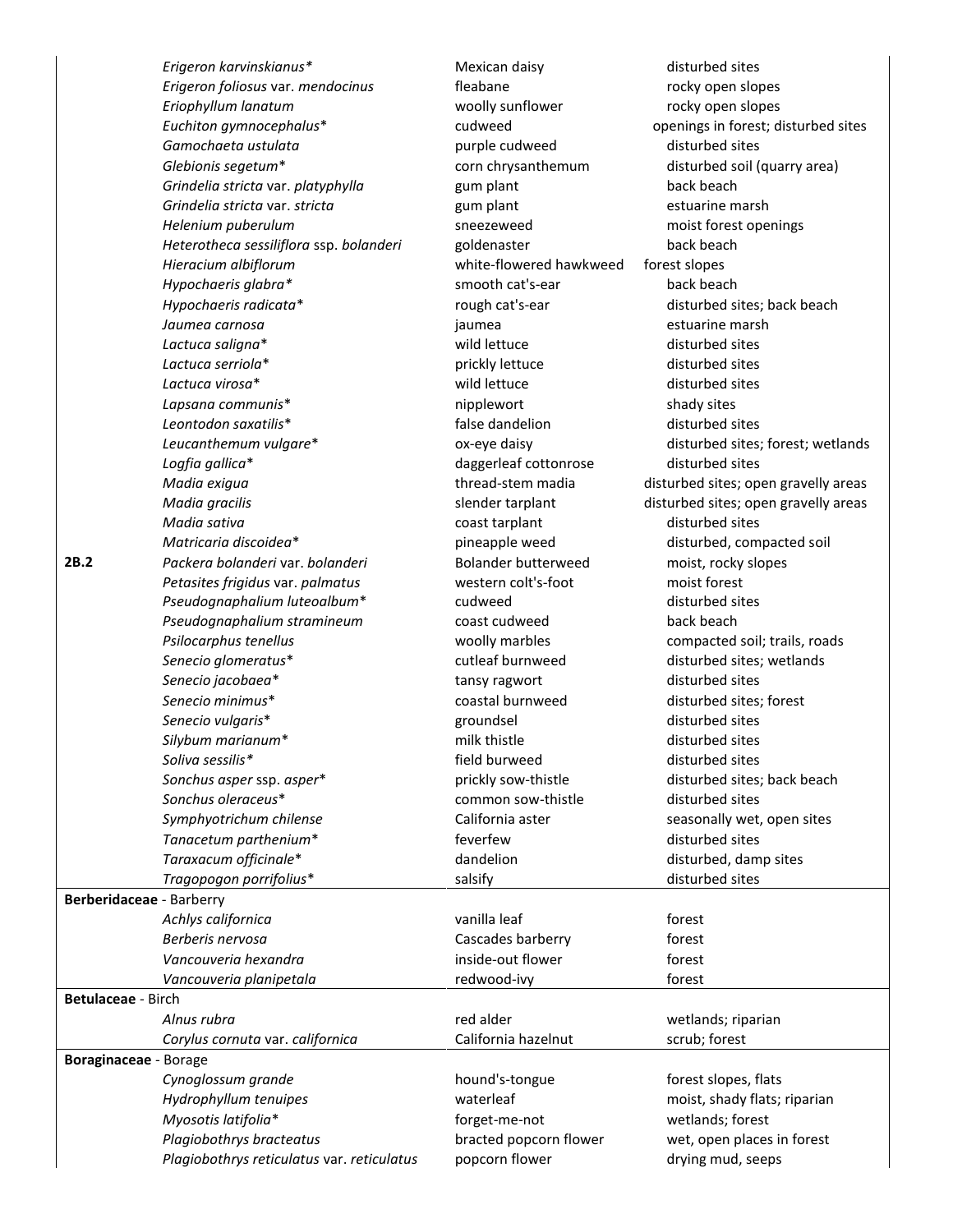|                           | Brassicaceae (aka Cruciferae) - Mustard     |                                 |                                        |
|---------------------------|---------------------------------------------|---------------------------------|----------------------------------------|
|                           | Barbarea vulgaris*                          | common winter cress             | moist scrub                            |
|                           | Brassica nigra*                             | black mustard                   | disturbed sites                        |
|                           | Cakile maritima*                            | sea rocket                      | coastal strand                         |
|                           | Cardamine californica                       | milk maids                      | widespread                             |
|                           | Cardamine oligosperma                       | bitter cress                    | scrub; disturbed sites                 |
|                           | Hirschfeldia incana*                        | short-pod mustard               | scrub; disturbed sites                 |
|                           | Nasturtium officinale                       | water cress                     | wetlands                               |
|                           | Raphanus sativus*                           | wild radish                     | disturbed sites; back beach; grassland |
|                           | Campanulaceae - Bellflower                  |                                 |                                        |
|                           | Asyneuma prenanthoides                      | harebell                        | moist slopes                           |
| 1B.2                      | Campanula californica                       | swamp harebell                  | seeps                                  |
|                           | Caprifoliaceae - Honeysuckle                |                                 |                                        |
|                           | Lonicera hispidula                          | twining honeysuckle             | scrub                                  |
|                           | Lonicera involucrata                        | twinberry                       | scrub                                  |
| Caryophyllaceae - Pink    |                                             |                                 |                                        |
|                           | Cerastium glomeratum*                       | mouse-eared chickweed           | disturbed sites; grassland             |
|                           | Cerastium fontanum ssp. vulgare*            | mouse-eared chickweed           | moist, disturbed places                |
|                           | Lychnis coronaria*                          | rose campion                    | disturbed site                         |
|                           | Silene laciniata ssp. californica           | California pink                 | rocky slopes                           |
|                           | Silene gallica*                             | windmill pink                   | disturbed sites                        |
|                           | Spergula arvensis ssp. arvensis*            | starwort                        | disturbed sites; back beach            |
|                           | Spergularia macrotheca var. macrotheca      |                                 |                                        |
|                           | Spergularia marina                          | sand-spurrey                    |                                        |
|                           | Spergularia rubra*                          | sand-spurrey                    | disturbed, compacted soil              |
|                           | Stellaria borealis ssp. sitchana            | marsh chickweed                 | wet soil                               |
|                           | Stellaria crispa                            | chickweed                       | shaded forest                          |
|                           | Stellaria media*                            | common chickweed                | disturbed sites                        |
|                           | Stellaria pallida*                          | chickweed                       | disturbed sites                        |
| Celastraceae - Staff-tree |                                             |                                 |                                        |
|                           | Euonymus occidentalis                       | burning bush                    | riparian                               |
|                           | Chenopodiaceae - Goosefoot                  |                                 |                                        |
|                           | Atriplex prrostrata (Atriplex triangularis) | Spearscale, fat hen             | estuarine marsh                        |
|                           | Chenopodium album*                          | pigweed                         | disturbed sites                        |
|                           | Dysphania ambrosioides*                     | Mexican tea; epazote            | sand bars in river                     |
|                           | Dysphania pumilio*                          | pigweed                         | sand bars in river                     |
|                           | Salicornia pacifica                         | Pacific pickleweed              | salt or brackish marsh                 |
|                           | Convolvulaceae - Morning-glory              |                                 |                                        |
|                           | Calystegia purpurata ssp. purpurata         | morning-glory                   | scrub                                  |
|                           | Convolvulus arvensis*                       | field bindweed                  | disturbed site (ranch)                 |
|                           | Cuscuta salina var. major                   | salt marsh dodder; goldenthread |                                        |
| Crassulaceae - Stonecrop  |                                             |                                 |                                        |
|                           | Crassula tillaea*                           | pygmy stonecrop                 | disturbed sites; gravel                |
|                           | Dudleya farinosa                            | live-forever                    | rocky slopes                           |
|                           | Sedum spathulifolium                        | stonecrop                       | rocky slopes                           |
| Cucurbitaceae - Gourd     |                                             |                                 |                                        |
|                           | Marah oregana                               | wild cucumber; manroot          | scrub                                  |
| Datiscaceae - Datisca     |                                             |                                 |                                        |
|                           | Datisca glomerata                           | Durango root                    | open riparian sites                    |
| Ericaceae - Heath         |                                             |                                 |                                        |
|                           | Arbutus menziesii                           | Pacific madrone                 | forest                                 |
|                           | Arctostaphylos columbiana                   | hairy manzanita                 | forest openings                        |
|                           | Arctostaphylos nummularia                   | shinyleaf manzanita             | closed-cone pine forest                |
|                           | Arctostaphylos (sp. undetermined)           | manzanita                       | closed-cone pine forest                |
|                           | Chimaphila umbellata                        | prince's pine                   | coniferous forest                      |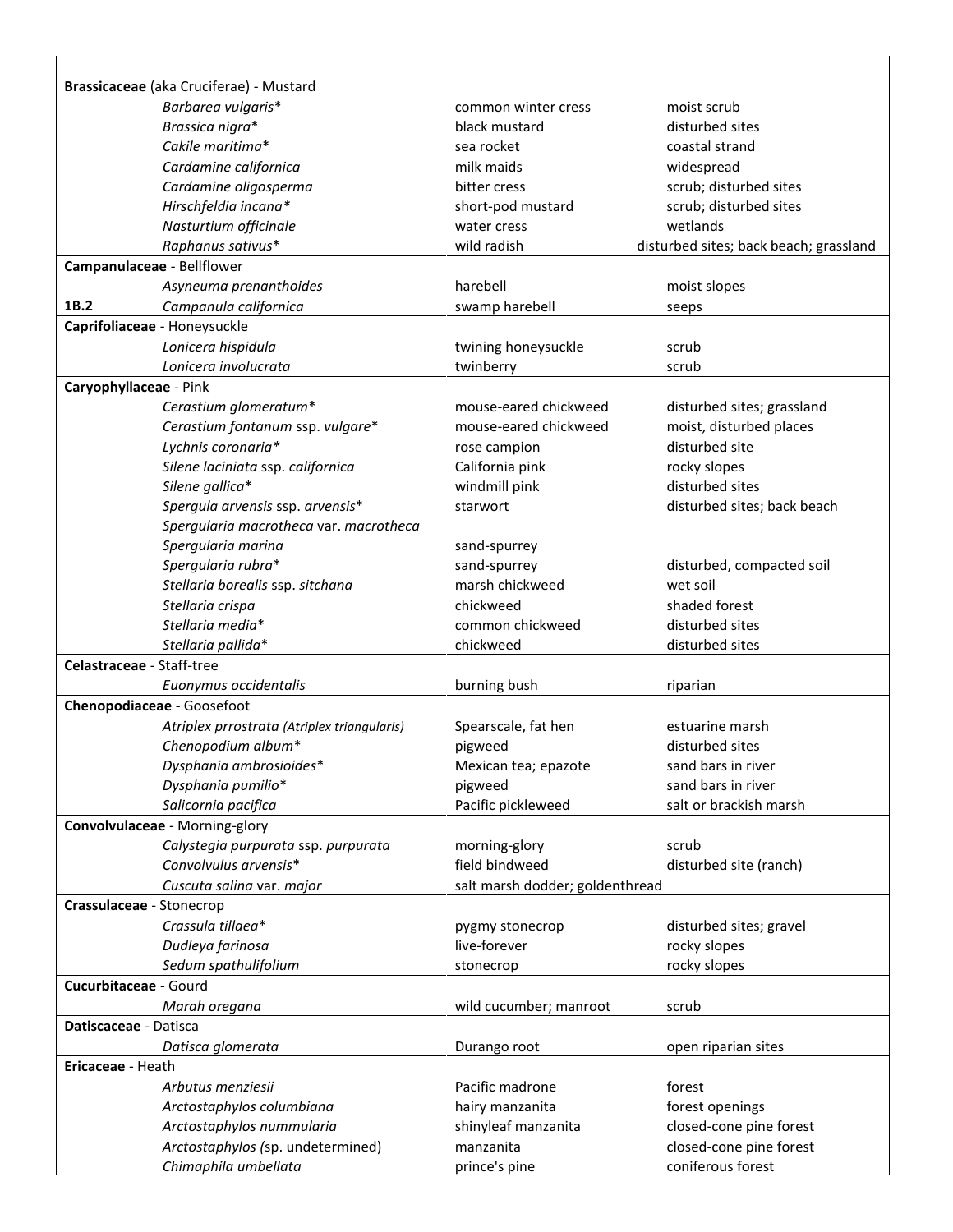| Gaultheria shallon                  | salal                         | scrub; forest                        |
|-------------------------------------|-------------------------------|--------------------------------------|
| Rhododendron columbianum            | Labrador tea                  | bogs                                 |
| Rhododendron macrophyllum           | California rose-bay           | forest                               |
| Rhododendron occidentale            | California azalea             | riparian                             |
| Vaccinium ovatum                    | blue (black) huckleberry      | forest                               |
| Vaccinium parvifolium               | red huckleberry               | forest; riparian                     |
| Euphorbiaceae - Spurge              |                               |                                      |
| Euphorbia crenulata                 | Chinese caps                  | dry, open sites                      |
| Euphorbia lathyris*                 | caper spurge; gopher plant    | disturbed sites                      |
| Euphorbia peplus*                   | petty spurge                  | disturbed sites                      |
| Fabaceae (aka Leguminosae) - Legume |                               |                                      |
| Acacia dealbata*                    | gray wattle                   | disturbed site (homestead); roadside |
| Acacia melanoxylon*                 | blackwood acacia              | disturbed sites                      |
| Acmispon americanus                 | Spanish-clover                | disturbed sites                      |
| Acmispon brachycarpus               | colchita                      | rocky slopes; scree                  |
| Acmispon parviflorus                | miniature lotus               | disturbed sites; slopes              |
| Cytisus scoparius*                  | Scotch broom                  | scrub; disturbed sites               |
| Genista monspessulana*              | French broom                  | scrub; disturbed sites               |
| Hosackia aboriginus                 | rose-flowered lotus           | closed-cone pine forest              |
| Lathyrus hirsutus*                  | Caley pea                     | estuarine marsh                      |
| Lathyrus latifolius*                | perennial pea                 | disturbed sites                      |
| Lathyrus littoralis                 | silky beach pea               | coastal strand                       |
| Lathyrus tingitanus*                | Tangier pea                   | disturbed sites                      |
| Lathyrus vestitus var. vestitus     | hillside pea                  | slopes                               |
| Lotus corniculatus*                 | bird's-foot trefoil           | disturbed sites; back beach          |
| Lupinus arboreus*                   | yellow bush lupine            | disturbed sites; back beach          |
| Lupinus littoralis                  | bluff lupine                  | coastal strand                       |
| Medicago polymorpha*                | California burclover          | disturbed sites; grassland           |
| Melilotus albus*                    | white sweetclover             | disturbed sites                      |
| Melilotus indicus*                  | yellow sweetclover            | disturbed sites                      |
| Trifolium angustifolium*            | narrow-leaved clover          | roadsides, disturbed sites           |
| Trifolium campestre*                | shamrock clover               | disturbed sites                      |
| Trifolium dubium*                   | hop clover                    | disturbed sites; grassland           |
| Trifolium glomeratum*               | clustered clover              | disturbed sites                      |
| Trifolium incarnatum*               | crimson clover                | disturbed sites (quarry)             |
| Trifolium microcephalum             | small-headed clover           | disturbed sites                      |
| Trifolium oliganthum                | few-flowered clover           | moist, disturbed sites               |
| Trifolium repens*                   | white clover                  | disturbed moist sites                |
| Trifolium subterraneum*             | subterranean clover           | disturbed sites; grassland           |
| Trifolium variegatum                |                               |                                      |
|                                     | variegated (white-tip) clover | disturbed sites                      |
| Trifolium willdenovii               | tomcat clover                 | disturbed sites; grassland           |
| Trifolium wormskioldii              | cow clover                    | estuarine marsh                      |
| Ulex europaea*                      | gorse                         | disturbed sites                      |
| Vicia gigantea                      | giant vetch                   | moist slopes near coast              |
| Vicia hirsuta*                      | hairy-fruited vetch           | disturbed sites                      |
| Vicia sativa ssp. nigra*            | winter vetch                  | disturbed sites; grassland           |
| Vicia sativa ssp. sativa*           | spring vetch                  | disturbed sites; grassland           |
| Vicia tetrasperma*                  | 4-seeded vetch                | disturbed sites in forest            |
| Fagaceae - Beech                    |                               |                                      |
| Chrysolepis chrysophylla            | giant chinquapin              | forest                               |
| Notholithocarpus densiflorus        | tanoak                        | forest                               |
| Frankeniaceae - Frankenia           |                               |                                      |
| Frankenia salina                    | alkali heath                  | salt marsh                           |
| Garryaceae - Silktassel             |                               |                                      |
| Garrya fremontii                    | coast silktassel              | scrub                                |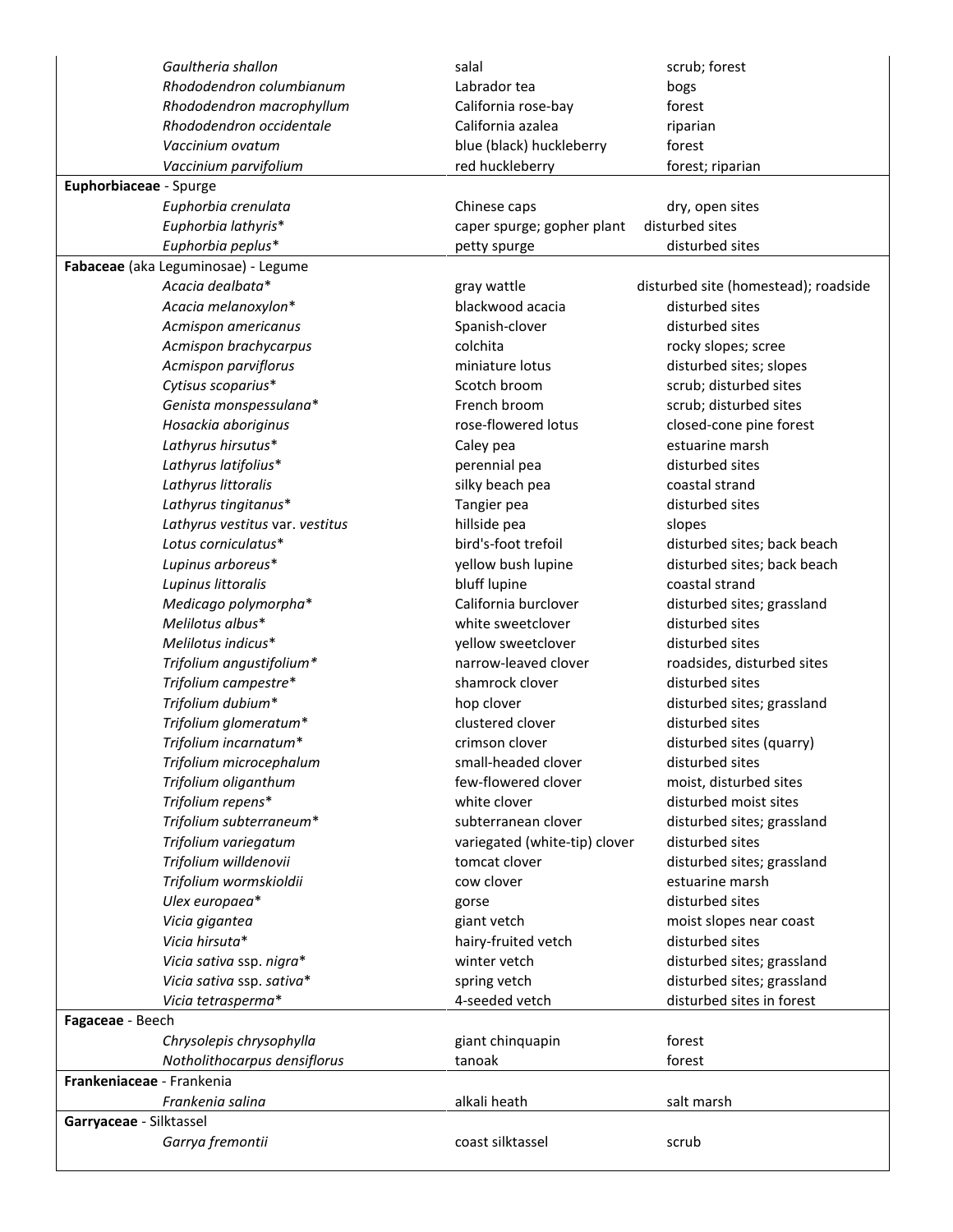| Gentianaceae - Gentian    |                                    |                                  |                                  |
|---------------------------|------------------------------------|----------------------------------|----------------------------------|
|                           | Zeltnera muehlenbergii             | centaury                         | disturbed sites                  |
| Geraniaceae - Geranium    |                                    |                                  |                                  |
|                           | Erodium cicutarium*                | filaree                          | disturbed sites; back beach      |
|                           | Erodium moschatum*                 | stork's-bill                     | disturbed sites                  |
|                           | Geranium carolinianum              | geranium                         | moist places                     |
|                           | Geranium core-core*                | retrorse-haired geranium         | disturbed sites                  |
|                           | Geranium dissectum*                | geranium                         | disturbed sites                  |
|                           | Geranium molle*                    | soft-leaved geranium             | disturbed sites                  |
|                           | Geranium robertianum*              | geranium Robert                  | disturbed sites                  |
| Grossulariaceae - Currant |                                    |                                  |                                  |
|                           | Ribes bracteosum                   | stink currant                    | shaded, moist forest             |
|                           | Ribes menziesii                    | Menzies's gooseberry             | forest                           |
|                           | Ribes sanguineum var. glutinosum   | pink-flowering currant           | scrub                            |
|                           | Haloragaceae - Water-milfoil       |                                  |                                  |
|                           | Myriophyllum aquaticum*            | parrot's feather                 | ponds                            |
| Hydrangeaceae - Hydrangea |                                    |                                  |                                  |
|                           | Philadelphus lewisii*              | wild mock orange                 | disturbed site (homestead)       |
|                           | Whipplea modesta                   | modesty; yerba de selva          | forest; slopes                   |
|                           | Hydrophyllaceae - Waterleaf        |                                  |                                  |
|                           | Nemophila heterophylla             | hillside nemophila               | rocky, shady slopes              |
|                           | Nemophila parviflora var. austinae | small-flowered nemophila         | shaded, rocky slopes             |
|                           | Phacelia bolanderi                 | Bolander phacelia                | shaded, rocky slopes             |
|                           | Romanzoffia californica            | romanzoffia                      | moist, rocky slopes              |
| Juglandaceae - Walnut     |                                    |                                  |                                  |
|                           | Juglans hindsii*                   | northern California black walnut | disturbed site                   |
| Lamiaceae - Mint          |                                    |                                  |                                  |
|                           | Clinopodium douglasii              | yerba buena                      | woodland, slopes                 |
|                           | Glechoma hederacea*                | ground-ivy                       | moist, shaded forest             |
|                           | Melissa officinalis*               | bee balm; lemon balm             | moist, shaded forest             |
|                           | Mentha arvensis                    | mint                             | BR laguna                        |
|                           | Mentha pulegium*                   | pennyroyal                       | wetlands                         |
|                           | Mentha spicata var. spicata*       | spearmint                        | moist, shaded forest             |
|                           | Monardella villosa                 | coyote mint                      | rocky, open slopes               |
|                           | Prunella vulgaris var. lanceolata  | self-heal                        | wet places                       |
|                           | Stachys chamissonis                | bog hedge-nettle                 | wetlands; riparian               |
|                           | Stachys rigida var. quercetorum    | hedge-nettle                     | grassland; scrub                 |
| Linaceae - Flax           |                                    |                                  |                                  |
|                           | Linum bienne*                      | flax                             |                                  |
|                           | Linum usitatissimum*               | common flax                      | grassland; disturbed sites       |
| Lythraceae - Loosestrife  |                                    |                                  |                                  |
|                           | Lythrum hyssopifolia*              | hyssop-leaved loosestrife        | wetlands; disturbed, moist sites |
| Malvaceae - Mallow        |                                    |                                  |                                  |
|                           | Malva arborea *                    | Tree mallow                      | disturbed sites                  |
|                           | Malva neglecta*                    | bull mallow                      | disturbed sites                  |
|                           | Modiola caroliniana*               | modiola                          | disturbed sites                  |
| Montiaceae - Montia       |                                    |                                  |                                  |
|                           | Calandrinia menziesii              | red maids                        | disturbed sites                  |
|                           | Claytonia perfoliata               | miner's lettuce                  | grassland; disturbed sites       |
|                           | Claytonia sibirica                 | candy flower                     | moist sites                      |
|                           | Montia fontana                     | water-chickweed                  | moist sites                      |
|                           | Montia parvifolia                  | little miner's lettuce           | moist, rocky slopes              |
| Moraceae - Mulberry       |                                    |                                  |                                  |
|                           | Ficus carica*                      | edible fig                       | riparian area                    |
|                           |                                    |                                  |                                  |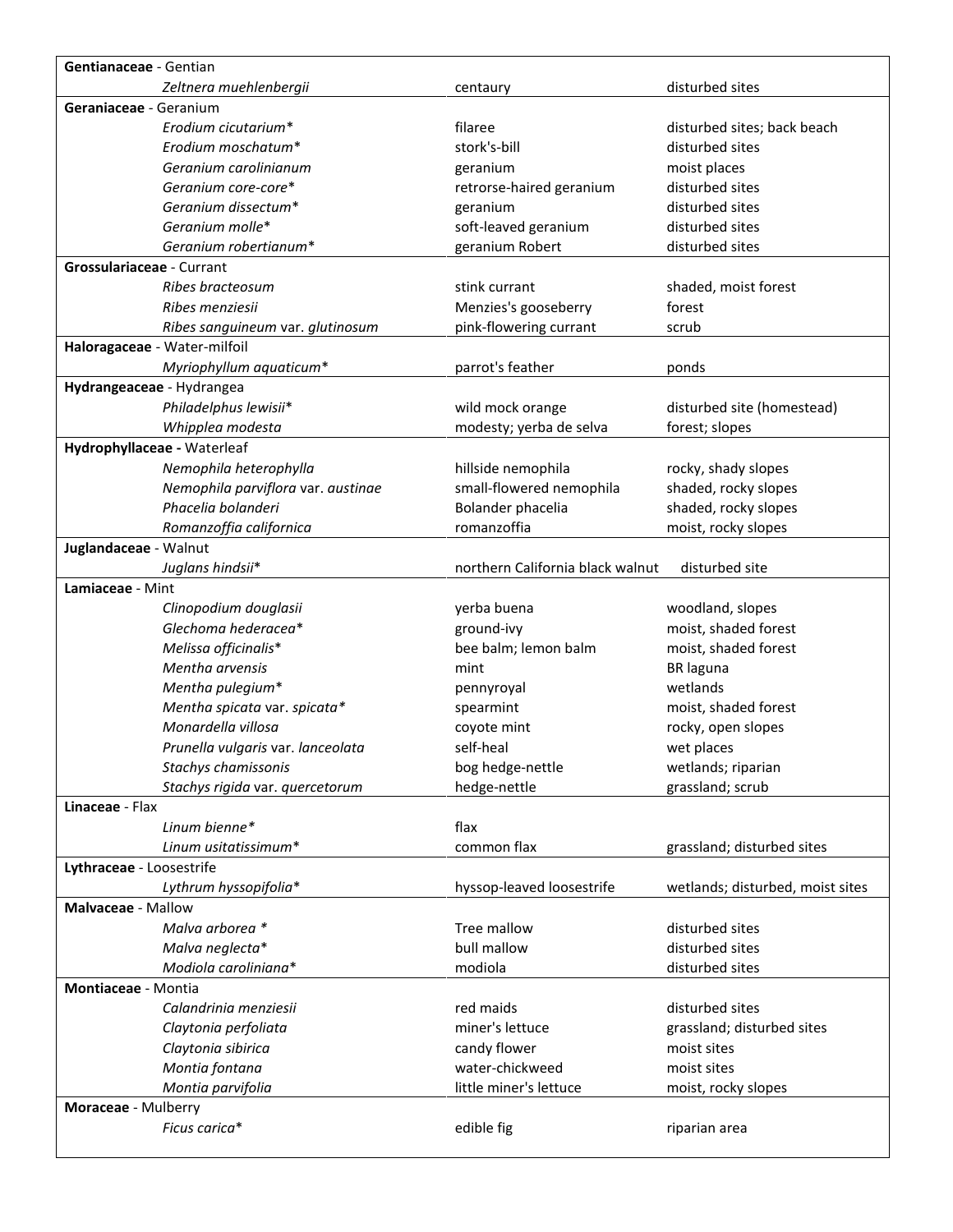| Myricaceae - Wax-myrtle                        |                                     |                                    |
|------------------------------------------------|-------------------------------------|------------------------------------|
| Morella california                             | Pacific wax-myrtle                  | scrub                              |
| Myrsinaceae - Myrsine                          |                                     |                                    |
| Lysimachia arvensis*                           | scarlet pimpernel                   | disturbed sites; grassland         |
| Lysimachia latifolia                           | starflower                          | forest                             |
| Myrtaceae - Myrtle                             |                                     |                                    |
| Eucalyptus globulus*                           | Tasmanian bluegum                   | disturbed sites (homestead ranch)  |
| Nyctaginaceae - Four-o'Clock                   |                                     |                                    |
| Abronia latifolia                              | yellow sand-verbena                 | back beach; coastal strand         |
| Abronia umbellata ssp. breviflora<br>1B.1      | pink sand-verbena<br>coastal strand |                                    |
| Oleaceae - Olive                               |                                     |                                    |
| Fraxinus latifolia                             | Oregon ash                          | marshes; riparian                  |
| Onagraceae - Evening-primrose                  |                                     |                                    |
| Camissoniopsis cheiranthifolia                 | beach evening primrose              | back beach                         |
| Clarkia amoena                                 | farewell-to-spring                  | grassland & scrub slopes           |
| Clarkia concinna                               | red ribbons                         | rocky slopes                       |
| Epilobium brachycarpum                         | willow-herb                         | disturbed sites                    |
| Epilobium ciliatum ssp. glandulosum            | willow-herb                         | wetlands                           |
| Epilobium minutum                              | willow-herb                         | roadside ditches                   |
| Fuchsia sp.*                                   | ornamental fuchsia                  | wetlands; moist scrub              |
| Oenothera elata ssp. hookeri                   | Hooker's evening primrose           | disturbed sites; back beach        |
| Orobanchaceae - Broom-rape                     |                                     |                                    |
| 1B.2<br>Castilleja ambigua var. humboldtiensis | Humboldt Bay owl's-clover           | salt marsh                         |
| Castilleja wightii                             | Wight paintbrush                    | scrub                              |
| Parentucellia viscosa*                         | parentucellia                       | disturbed sites; roadsides         |
| Triphysaria pusilla                            | dwarf owl's-clover                  | compacted soils                    |
| <b>Oxalidaceae - Oxalis</b>                    |                                     |                                    |
| Oxalis corniculata*                            | sorrel                              | disturbed sites; slopes            |
| Oxalis oregana                                 | redwood sorrel                      | forest                             |
| Oxalis pes-caprae*                             | Bermuda-buttercup                   | disturbed sites; back beach        |
| Oxalis pilosa                                  | hairy wood sorrel                   |                                    |
| Papaveraceae - Poppy                           |                                     |                                    |
| Dicentra formosa                               | bleeding heart                      | shady, moist slopes                |
| Eschscholzia californica                       | California poppy                    | open slopes; grassland             |
| Phrymaceae - Lopseed                           |                                     |                                    |
| Diplacus aurantiacus                           | sticky monkeyflower                 | scrub                              |
| Erythranthe guttata                            | common monkeyflower                 | seeps; ditches                     |
| Erythranthe moschata                           | musk monkeyflower                   | seeps; ditches                     |
| Plantaginaceae - Plantain                      |                                     |                                    |
| Callitriche sp.                                | water-starwort                      | wet, disturbed sites               |
| Digitalis purpurea*                            | foxglove                            | wetlands                           |
| Hippuris vulgaris                              | mare's-tail                         | laguna                             |
| Plantago coronopus*                            | plantain                            | disturbed sites                    |
| Plantago lanceolata*                           | English plantain                    | disturbed sites; grassland         |
| Plantago maritima                              | coast plantain                      | salt marsh                         |
| Plantago major*                                | common plantain                     | on haul road in dense moist forest |
| Plantago subnuda                               | plantain                            | wetlands                           |
| Synthyris reniformis                           | snow queen                          | damp forest                        |
| Veronica americana                             | American brooklime                  |                                    |
| Veronica sp.                                   |                                     |                                    |
| Polemoniaceae - Phlox                          |                                     |                                    |
| Collomia heterophylla                          | collomia                            | disturbed sites                    |
| Gilia capitata                                 | gilia                               | rocky slopes                       |
| 4.2<br>Leptosiphon acicularis                  | bristly leptosiphon                 | disturbed sites                    |
| Navarretia squarrosa                           | skunkweed                           | disturbed sites                    |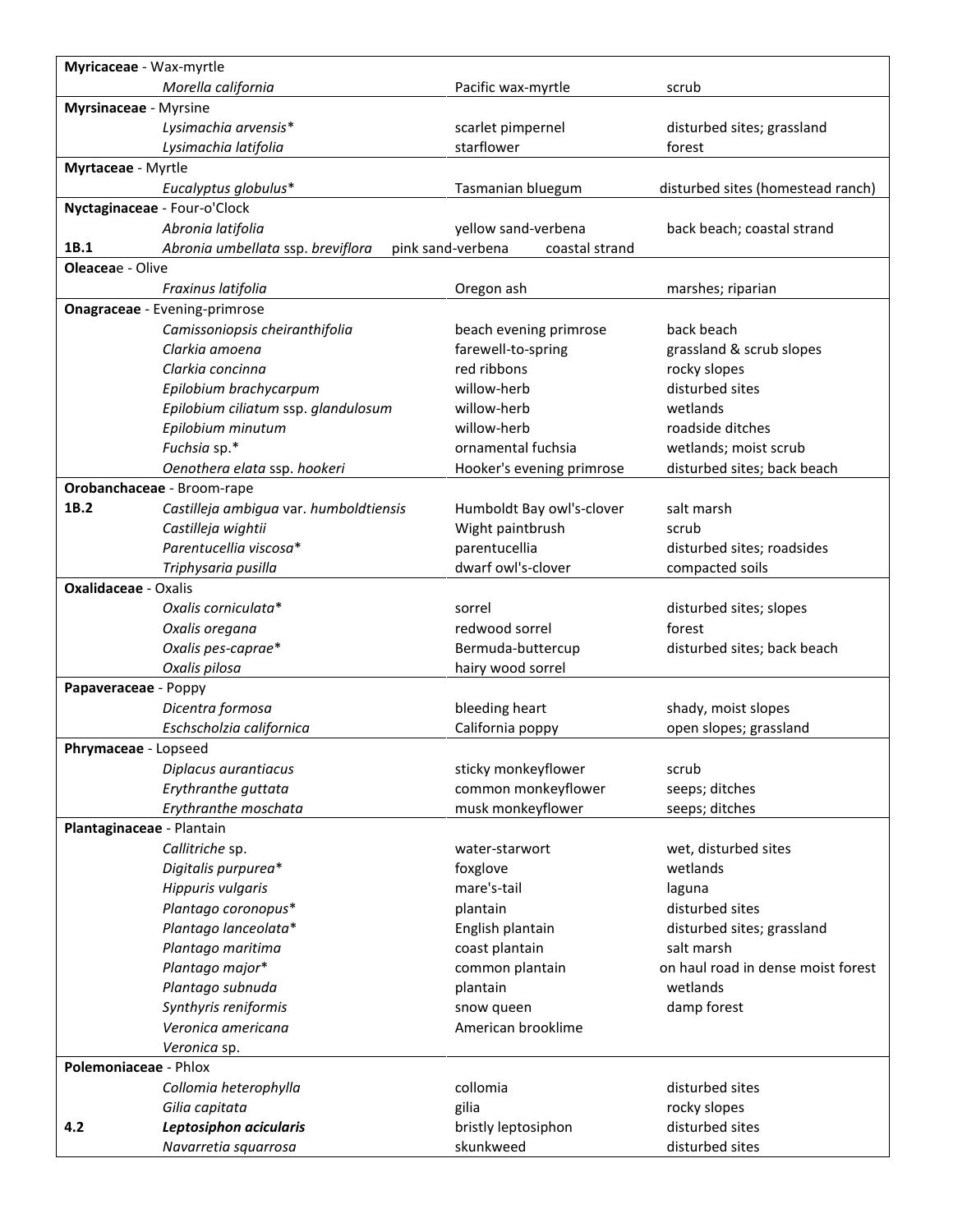|                 | Polygalaceae - Milkwort                |                            |                                |
|-----------------|----------------------------------------|----------------------------|--------------------------------|
|                 | Polygala californica                   | California milkwort        | forest openings                |
|                 | Polygonaceae - Knotweed                |                            |                                |
|                 | Eriogonum latifolium                   | coast buckwheat            | scrub; rocky slopes            |
|                 | Eriogonum nudum                        | naked-stemmed buckwheat    |                                |
|                 | Persicaria punctata                    | water smartweed            | marshes                        |
|                 | Polygonum aviculare ssp. depressum*    | common knotweed            | disturbed sites                |
|                 | Polygonum paronychia                   | dune knotweed              | back beach                     |
|                 | Pterostegia drymarioides               | botanist's friend          | rocky slopes                   |
|                 | Rumex acetosella*                      | sheep sorrel               | disturbed sites; grassland     |
|                 | Rumex conglomeratus*                   | clustered dock             | disturbed sites                |
|                 | Rumex crispus*                         | curly dock                 | moist, disturbed sites         |
|                 | Rumex obtusifolius*                    | bitter dock                | moist sites                    |
|                 | Rumex crassus                          | fleshy willow dock         | marshes                        |
|                 | Rumex transitorius                     | Pacific willow dock        | moist, shaded, disturbed sites |
|                 | Ranunculaceae - Buttercup              |                            |                                |
|                 | Actaea rubra                           | baneberry                  | moist sites in forest          |
|                 | Anemone sp.*                           | anemone (cultivated)       | grassy disturbed site          |
|                 | Aquilegia formosa                      | western columbine          | rocky, shady slopes            |
| 4.2             | Coptis laciniata                       | goldthread                 | rocky, moist slopes            |
|                 | Delphinium nudicaule                   | scarlet larkspur           | rocky, shady slopes            |
|                 | Ranunculus californicus                | California buttercup       | moist sites                    |
|                 | Ranunculus hebecarpus                  | buttercup                  | disturbed, moist sites         |
|                 | Ranunculus muricatus*                  | stickseed buttercup        | disturbed, moist sites         |
|                 | Ranunculus parviflorus*                | small-flowered buttercup   | disturbed, moist sites         |
|                 | Ranunculus repens*                     | creeping buttercup         | disturbed, moist sites         |
|                 | Ranunculus uncinatus                   | barbed buttercup           | disturbed, moist sites         |
|                 | Rhamnaceae - Buckthorn Family (3 taxa) |                            |                                |
|                 | Ceanothus thyrsiflorus                 | blueblossom                | scrub; forest                  |
|                 | Frangula californica ssp. californica  | California coffeeberry     | forest openings                |
|                 | Frangula purshiana ssp. purshiana      | cascara sagrada            | scrub; riparian                |
| Rosaceae - Rose |                                        |                            |                                |
|                 | Aphanes occidentalis                   | lady's-mantle              | grassland; back beach          |
|                 | Comarum palustre                       | marsh cinquefoil           | laguna                         |
|                 | Cotoneaster franchetii*                | Franchet's cotoneaster     | disturbed sites; roadsides     |
|                 | Cotoneaster lacteus*                   | Parney cotoneaster         | forest                         |
|                 | Cotoneaster pannosus*                  | felt-leaf cotoneaster      | roadside; disturbed sites      |
|                 | Drymocallis glandulosa ssp. glandulosa | sticky cinquefoil          | open slopes                    |
|                 | Fragaria chiloensis                    | beach strawberry           | hind-beach                     |
|                 | Fragaria vesca                         | wood strawberry            | scrub                          |
|                 | Holodiscus discolor                    | ocean spray                | woodland slopes                |
|                 | Horkelia californica                   | horkelia                   | forest clearings; scrub        |
|                 | Malus sylvestris*                      | cultivated apple           | disturbed sites (homesteads)   |
|                 | Oemleria cerasiformis                  | oso berry                  | moist scrub                    |
|                 | Potentilla anserina ssp. pacifica      | Pacific silverweed         | wetlands                       |
|                 | Prunus sp.*                            | cultivated plums, cherries | disturbed site (homestead)     |
|                 | Pyracantha angustifolia*               | firethorn                  | disturbed site (homestead)     |
|                 | Rosa gymnocarpa                        | wood rose                  | forest                         |
|                 | Rosa rubiginosa*                       | sweet-brier                |                                |
|                 | Rubus armeniacus*                      | Armenian blackberry        | disturbed sites; wetlands      |
|                 | Rubus leucodermis                      | blackcap raspberry         | forest clearings               |
|                 | Rubus parviflorus                      | thimbleberry               | scrub                          |
|                 | Rubus spectabilis                      | salmonberry                | wetlands                       |
|                 | Rubus ursinus                          | California blackberry      | scrub                          |
|                 | Rubicaceae - Madder                    |                            |                                |
|                 | Galium aparine                         | goosegrass; bedstraw       | disturbed sites; scrub         |
|                 |                                        |                            |                                |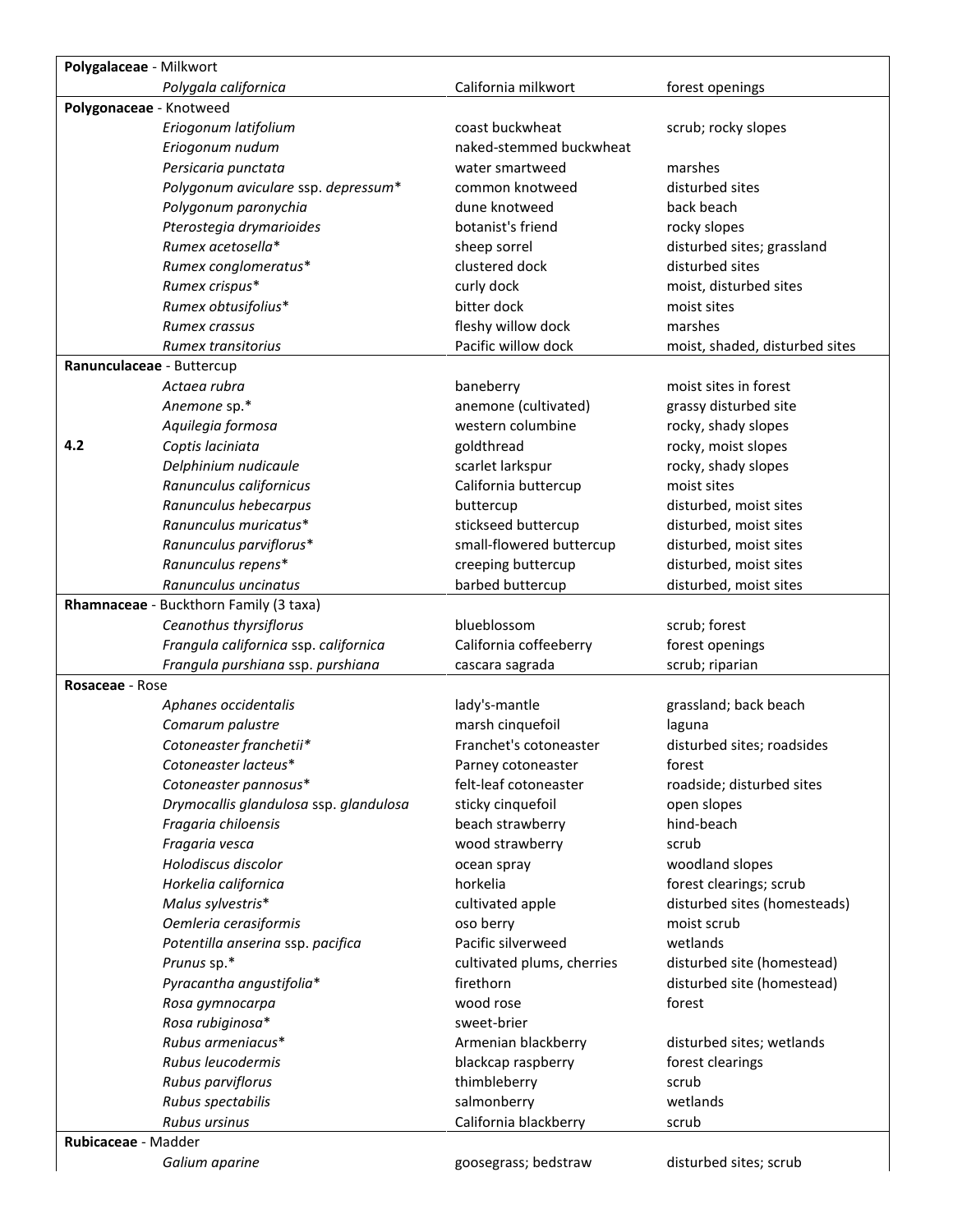|                            | Galium californicum                           | California bedstraw    | scrub; woodland                           |
|----------------------------|-----------------------------------------------|------------------------|-------------------------------------------|
|                            | Galium divaricatum*                           | Lamarck bedstraw       | disturbed sites; trailsides               |
|                            | Galium parisiense*                            | wall bedstraw          |                                           |
|                            | Galium porrigens                              | climbing bedstraw      | scrub                                     |
|                            | Galium trifidum                               | trifid bedstraw        | estuarine marsh                           |
|                            | Galium triflorum                              | sweet-scented bedstraw | forest                                    |
|                            | Sherardia arvensis                            | field madder           | roadside                                  |
| Salicaceae - Willow        |                                               |                        |                                           |
|                            | Salix exigua                                  | sandbar willow         | riparian - open banks, flats, gravel bars |
|                            | Salix hookeriana                              | coastal willow         | riparian; wetlands                        |
|                            | Salix lasiolepis                              | arroyo willow          | riparian; wetlands                        |
|                            | Salix lucida ssp. lasiandra                   | shining willow         | wetlands                                  |
|                            | Salix scouleriana                             | Scouler willow         | moist woodland, forest                    |
|                            | Salix sitchensis                              | Sitka willow           | riparian; wetlands                        |
| Saxifragaceae - Saxifrage  |                                               |                        |                                           |
|                            | Boykinia occidentalis                         | western boykinia       | shaded moist forest                       |
|                            | Heuchera micrantha                            | alumroot               | moist, rocky slopes                       |
|                            | Heuchera pilosissima                          | alumroot               | moist, rocky slopes                       |
| 4.2                        | Mitellastra caulescens                        | leafy mitella          | moist slopes and flats                    |
|                            | Pectiantia ovalis                             | bishop's cap           | moist, shady slopes                       |
|                            | Saxifraga mertensiana                         | Mertens saxifrage      | rocky, moist slopes                       |
|                            | Tellima grandiflora                           | fringe cups            | moist, shady slopes                       |
|                            | Tiarella trifoliata var. unifoliata           | sugar-scoop            | moist forest slopes                       |
|                            | Tolmiea diplomenziesii                        | pig-a-back plant       | moist banks                               |
| Scrophulariaceae - Figwort |                                               |                        |                                           |
|                            | Myoporum laetum*                              | Ngaoi tree             | disturbed sites                           |
|                            | Scrophularia californica                      | bee plant; figwort     | scrub; wetlands                           |
| Solanaceae - Nightshade    |                                               |                        |                                           |
|                            | Solanum americanum                            | American nightshade    | forest openings                           |
|                            | Solanum douglasii                             | Douglas nightshade     | forest openings                           |
|                            | Solanum furcatum*                             | forked nightshade      | disturbed sites                           |
|                            | Solanum xanti                                 | chaparral nightshade   | forest openings                           |
| Tamaricaceae - Tamarisk    |                                               |                        |                                           |
|                            | Tamarix sp.*                                  | tamarisk               | wetlands                                  |
|                            | Trapaeolaceae - Nasturtium                    |                        |                                           |
|                            | Trapaeolum majus*                             | garden nasturtium      | disturbed site                            |
| <b>Urticaceae - Nettle</b> |                                               |                        |                                           |
|                            | Urtica dioica                                 |                        |                                           |
| Valerianaceae - Valerian   |                                               | stinging nettle        | wetlands                                  |
|                            |                                               |                        |                                           |
|                            | Plectritis congesta ssp. brachystemon         | small longspur         | shaded, moist trailsides                  |
| Violaceae - Violet         |                                               |                        |                                           |
|                            | Viola glabella                                | stream violet          | moist forest near river                   |
|                            | Viola sempervirens                            | redwood violet         | forest                                    |
| <b>MONOCOTS</b>            |                                               |                        |                                           |
| Agavaceae - Agave          |                                               |                        |                                           |
|                            | Chlorogalum pomeridianum var. p.              | soap plant             | rocky slopes                              |
|                            | Alismataceae - Water-plantain                 |                        |                                           |
|                            | Alisma triviale                               | water-plantain         | freshwater wetlands                       |
|                            | Amarylladicaceae - Amaryllis Family (1 taxon) |                        |                                           |
|                            | Narcissus pseudonarcissus*                    | daffodil               | disturbed site (homestead)                |
| Araceae - Arum             |                                               |                        |                                           |
|                            | Arum sp.*                                     | jack-in-the-pulpit     | disturbed sites                           |
|                            | Lemna minor                                   | duckweed               | in standing water                         |
|                            | Lysichiton americanum                         | yellow skunk cabbage   | wetlands                                  |
|                            | Zantedeschia aethiopica*                      | calla                  | wetlands; riparian                        |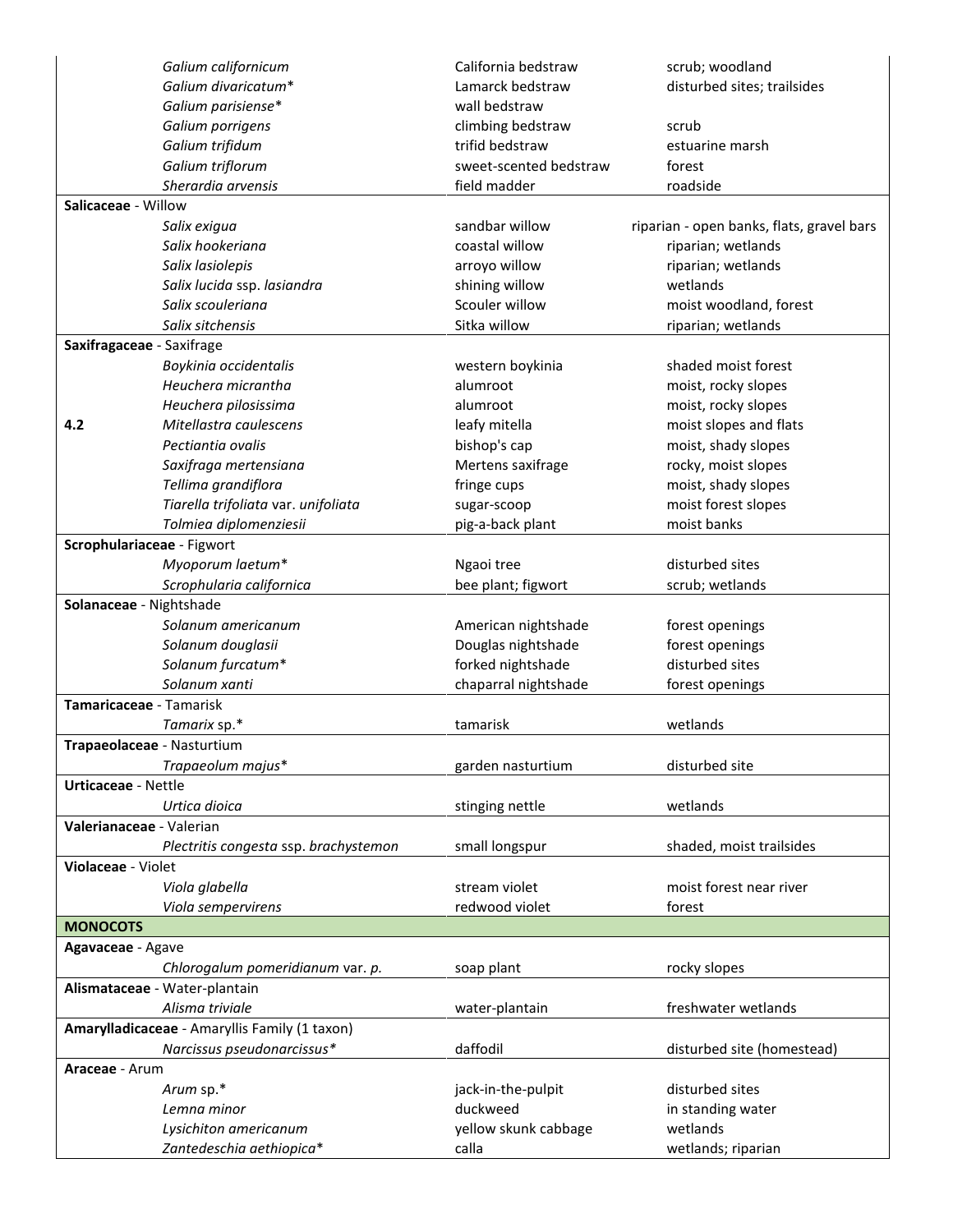| Asparagaceae - Asparagus        |                                          |                                                     |                                   |
|---------------------------------|------------------------------------------|-----------------------------------------------------|-----------------------------------|
|                                 | Hyacinthus orientalis*                   | hyacinth                                            | disturbed site (homestead)        |
|                                 | Muscari armeniacum*                      | grape-hyachinth                                     | disturbed site (homestead)        |
| Asphodelaceae - Asphodel        |                                          |                                                     |                                   |
|                                 | Kniphofia uvaria*                        | red-hot poker                                       | disturbed sites                   |
| Cyperaceae - Sedge              |                                          |                                                     |                                   |
|                                 | Bolboschoenus maritimus ssp. paludosus   | salt marsh bulrush                                  | brackish wetlands                 |
|                                 | <b>Bolboschoenus robustus</b>            | seacoast bulrush                                    | brackish wetlands                 |
|                                 | Carex bolanderi                          | Bolander sedge                                      | moist ditches                     |
| 2B.3                            | Carex californica                        | California sedge                                    | "pygmy forest"                    |
|                                 | Carex cusickii                           | Cusick sedge                                        | laguna                            |
|                                 | Carex globosa                            | round-fruited sedge                                 | damp, rocky sites                 |
|                                 | Carex gynodynama                         | wonder-woman sedge                                  | marshes                           |
|                                 | Carex harfordii                          | Harford sedge                                       | marshes                           |
|                                 | Carex hendersonii                        | Henderson sedge                                     | redwood forest                    |
|                                 | Carex leptopoda                          | slender-foot sedge                                  | moist woodland, forest            |
| 2B.2                            | Carex lyngbyei                           | Lyngbye sedge                                       | salt marsh                        |
|                                 | Carex mendocinensis                      | Mendocino sedge                                     | mesic openings in forest          |
|                                 | Carex nudata                             | torrent sedge                                       | in streams                        |
|                                 | Carex obnupta                            | slough sedge                                        | wetlands                          |
|                                 | Carex subbracteata                       | short-bracted sedge                                 |                                   |
|                                 | Carex tumulicola                         | foothill sedge                                      | dry, disturbed sites              |
|                                 |                                          | love-grass nut-sedge                                |                                   |
|                                 | Cyperus eragrostis                       |                                                     | disturbed sites; wetlands         |
|                                 | Eleocharis macrostachya                  | long-stem spike-rush                                | edge of river                     |
|                                 | Eleocharis pachycarpa*                   | black-sand spike-rush<br>low lateral-bulrush        | laguna<br>wetlands                |
|                                 | Isolepis cernua                          | common tule                                         | wetlands                          |
|                                 | Schoenoplectus acutus var. occidentalis  |                                                     | wetlands                          |
|                                 | Schoenoplectus americanus                | Olney three-square bulrush<br>small-fruited bulrush |                                   |
| Iridaceae - Iris                | Scirpus microcarpus                      |                                                     | wetlands                          |
|                                 | Crocosmia Xcrocosmiiflora*               | montbretia                                          | disturbed sites                   |
|                                 |                                          | Douglas iris                                        |                                   |
|                                 | Iris douglasiana<br>Sisyrinchium bellum  | blue-eyed grass                                     | grassland; forest<br>rocky slopes |
| Juncaceae - Rush                |                                          |                                                     |                                   |
|                                 | Juncus articulatus                       | jointed rush                                        |                                   |
|                                 | Juncus balticus ssp. ater                | <b>Baltic rush</b>                                  |                                   |
|                                 | Juncus bolanderi                         | Bolander rush                                       |                                   |
|                                 | Juncus breweri                           |                                                     |                                   |
|                                 |                                          | Brewer rush                                         | estuarine marsh                   |
|                                 | Juncus bufonius                          | toad rush<br>Pacific rush                           | disturbed, moist sites            |
|                                 | Juncus effusus ssp. pacificus            |                                                     | wetlands                          |
|                                 | Juncus patens                            | spreading rush                                      | moist grassland                   |
|                                 | Juncus xiphioides                        | iris-leaved rush                                    | shaded forest                     |
|                                 | Luzula comosa                            | hairy wood rush                                     | rocky slopes                      |
|                                 | Luzula parviflora                        | small-flowered wood rush                            | moist roadside                    |
|                                 | Juncaginaceae - Arrow-grass              |                                                     |                                   |
|                                 | Triglochin maritima                      | seaside arrow-grass                                 | estuarine marsh; riparian         |
|                                 | Liliaceae - Lily Family (16 taxa)        |                                                     |                                   |
|                                 | Clintonia andrewsiana                    | clintonia; blue-bead lily                           | forest                            |
|                                 | Lilium pardalinum ssp. pardalinum        | leopard lily                                        | shady riparian forest             |
|                                 | Prosartes hookeri                        | Hooker fairy bells                                  | shaded forest                     |
|                                 | Prosartes smithii                        | Smith fairy bells                                   | shaded forest                     |
|                                 | Scoliopus bigelovii                      | fetid adder's-tongue                                | forest                            |
| Melanthiaceae - False Hellebore |                                          |                                                     |                                   |
|                                 |                                          |                                                     |                                   |
|                                 | Trillium ovatum var. ovatum              | wake robin                                          | forest                            |
| 4.3                             | Veratrum fimbriatum<br>Xerophyllum tenax | corn lily<br>bear-grass                             | moist forest<br>moist forest      |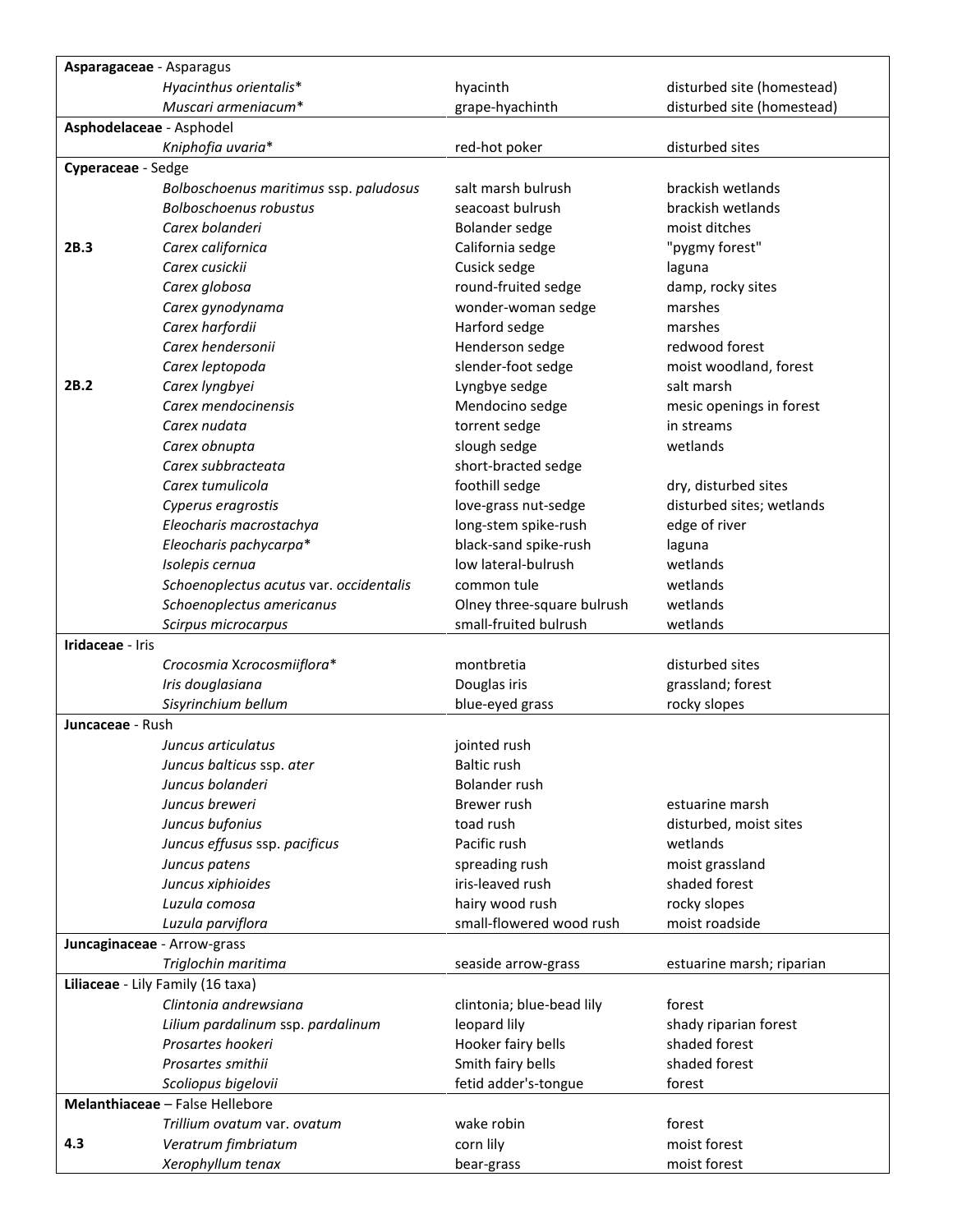|     | <b>Orchidaceae</b> - Orchid     |                               |                               |
|-----|---------------------------------|-------------------------------|-------------------------------|
|     | Calypso bulbosa                 | calypso orchid                | forest                        |
|     | Epipactis gigantea              | stream orchid                 | riparian, marsh               |
|     | Listera convallarioides         | broad-leaved twayblade        | forest                        |
|     | Goodyera oblongifolia           | rattlesnake plantain          | forest                        |
|     | Spiranthes porrifolia           | western ladies'-tresses       | open sites                    |
|     | Poaceae (aka Graminae) - Grass  |                               |                               |
|     | Aira caryophyllea*              | silver European hairgrass     | disturbed sites; roadside     |
|     | Agrostis densiflora             | California bent grass         | sandy soils in forest         |
|     | Agrostis exarata                | spike bent grass              | forest                        |
|     | Agrostis gigantea*              | red-top bent grass            | open areas in forest          |
|     | Agrostis hallii                 | Hall bentgrass                | forest                        |
|     | Agrostis stolonifera*           | creeping bent grass           | estuarine marsh               |
|     | Ammophila arenaria*             | European beach grass          | back beach                    |
|     | Anthoxanthum occidentale        | California sweet grass        | forest                        |
|     | Anthoxanthum odoratum*          | sweet vernal grass            | grassland                     |
|     | Avena barbata*                  | slender wild oat              | disturbed sites               |
|     | Briza maxima*                   | rattlesnake grass             | disturbed sites               |
|     | Briza minor*                    | little quaking grass          | disturbed sites               |
|     | Bromus carinatus var. carinatus | California brome              | grassland                     |
|     | Bromus diandrus*                | ripgut brome                  | disturbed sites; back beach   |
|     | Bromus hordeaceus*              | soft chess                    | disturbed sites               |
|     | <b>Bromus laevipes</b>          | woodland brome                | forest; disturbed sites       |
|     | <b>Bromus pacificus2</b>        | Pacific brome                 | roads in forest               |
|     | <b>Bromus vulgaris</b>          | Columbia brome                | roadsides                     |
| 4.2 | Calamagrostis bolanderi         | Bolander reed grass           | wet places in forest          |
|     | Calamagrostis koelerioides      | fire reed grass               | forest                        |
|     | Cortaderia jubata*              | jubatagrass                   | disturbed sites; scrub        |
|     | Cynodon dactylon*               | Bermuda grass                 | disturbed sites - flood plain |
|     | Cynosurus echinatus*            | dogtail grass                 | disturbed sites               |
|     | Dactylis glomerata*             | orchard grass                 | disturbed sites               |
|     | Danthonia californica           | California oatgrass           | back beach                    |
|     | Deschampsia cespitosa           | California hair grass         | estuarine marsh               |
|     | Deschampsia elongata            | slender hair grass            | woodland trails               |
|     | Distichlis spicata              | saltgrass                     | riparian (along estuary)      |
|     | Echinochloa crus-galli*         | barnyard grass                | disturbed, moist sites        |
|     | Elymus glaucus iglaucus         | blue wildrye                  | grassland; woodland           |
|     | Elymus mollis                   | dune wildrye                  | back beach                    |
|     | Festuca arundinacea*            | tall fescue                   | disturbed sites               |
|     | Festuca idahoensis              | Idaho fescue                  | dry slopes in forest          |
|     | Festuca bromoides*              | six-weeks fescue              | disturbed sites               |
|     | Festuca myuros*                 | rat-tail fescue               | disturbed sites               |
|     | Festuca perennis*               | Italian or perennial ryegrass | disturbed sites               |
|     | Festuca subulata                | bearded fescue                | rocky, open slopes            |
|     | Glyceria borealis               | boreal manna grass            | moist forest roadside         |
|     | Glyceria elata                  | fowl manna grass              | moist forest                  |
|     | Holcus lanatus*                 | purple velvet grass           | back beach                    |
|     | Hordeum brachyantherum          | meadow barley                 | riparian                      |
|     | Hordeum murinum ssp. leporinum* | hare barley                   | disturbed sites               |
|     | Hordeum vulgare*                | cereal barley                 | disturbed sites (quarry)      |
|     | Lagurus ovatus*                 | hare's tail                   | disturbed sites               |
|     | Melica californica              | California melic              | rocky slopes                  |
|     | Melica geyeri                   | Geyer melic; oniongrass       | forest                        |
|     | Melica harfordii                | Harford melic                 | dry slopes in forest          |
|     | Melica subulata                 | Alaska oniongrass             | shaded, rocky slopes          |
|     | Melica torreyana                | Torrey melic                  | slopes                        |